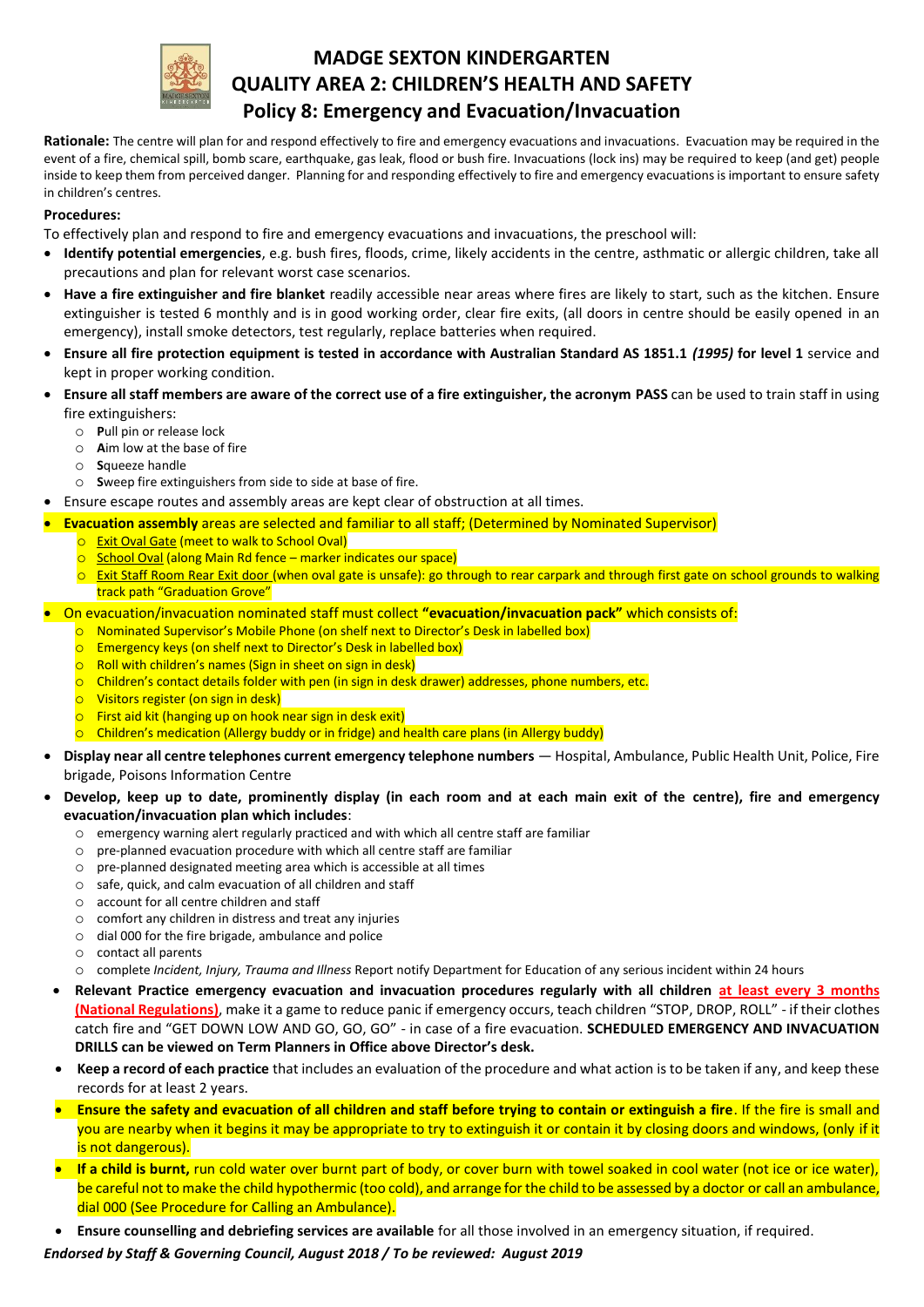# *EMERGENCY PROCEDURES*

- Roll is marked at the beginning of session. Staff are informed of the number of children present. 2 staff members do head count.
- WHISTLE and AIRHORN are located by the main access door off the verandah (above fire extinguishers).
- FIRE BLANKET is located in kitchen.
- McLaren Vale Primary School's siren will blast continuously to alert School and Kindergarten staff that there is an evacuation procedure.
- A "panic button" is located in the Adult Toilet inside the Kindergarten, when pushed it sets off an alarm and alerts the McLaren Vale Primary School that we have an emergency and they will ring/come over.



# **EVACUATION PLAN (internal threat)**

- **McLaren Vale Primary School's siren ringing continuously alerts us to emergency evacuation.**
- **KINDERGARTEN STAFF MEMBER WHO NOTICES EMERGENCY BLOWS WHISTLE CONTINUOUSLY TO ALERT STAFF AND CHILDREN.**

### **1. OUTSIDE STAFF**

- Outside staff (2 educators) move with children towards the designated oval exit gate or Staff Room Rear Exit door (when oval gate is unsafe): go through to rear carpark and through first gate on school grounds to walking track path "Graduation Grove"
	- *Outside teacher* stays with children at oval gate.
- *Outside ECW*
	- -collects shoe basket from near sandpit
	- -checks the yard for children, including under slide platform, mud patch and behind rain water tanks -taking them to the oval gate.

### **2. INSIDE STAFF**

*Inside teacher* directs and takes all children to meeting point (oval exit gate or staff room rear exit door) after collecting:

- **Pet lizard**
- Roll with children's names (sign in sheet on sign in desk)
- Children's contact details folder (in sign in desk drawer) with addresses, phone numbers
- Visitors register (on sign in desk)
- First aid kit (hanging up on hook near sign in desk exit)
- **Inside ECW** checks all rooms and collects:
	- Nominated Supervisor's Mobile Phone and emergency keys (in a labelled box on shelf next to Director's desk)
	- Children's medication (Allergy buddy or in fridge) and health care plans (in Allergy buddy)
	- \*dial 000 and alerts McLaren Vale Primary School (by pressing RED panic button inside adult toilet or calling on 83238741) when appropriate to do so.
	- Use fire extinguisher if appropriate

#### **3. OTHER STAFF/VOLUNTEERS**

- Assist in directing children to meeting point (determined by Nominated Supervisor)
- Kindergarten fire extinguishers can be used by staff members once children are safe and supervised. (Preferably by a staff member trained to use a fire extinguisher – Fire Warden.)

## **MEETING POINT TO EXIT TO EVACUATION ASSEMBLY POINT:**

- Nominated supervisor checks children by name from roll and confirms numbers.
- **•** 2<sup>nd</sup> staff member double checks head count.
- **•** Certified supervisor receives children through gate and gets children to line up in an orderly fashion.
- As a group, all children and staff move over to evacuation assembly point.
- Wait for clearance from authorities before returning to Kindergarten grounds.

## **PLEASE NOTE THAT IF EMERGENCY IS LOCATED IN THE DIRECTION OF WHERE OUR SAFETY POINT IS STAFF ARE TO DIRECT CHILDREN TO OTHER EXITS OF THE KINDERGARTEN.**